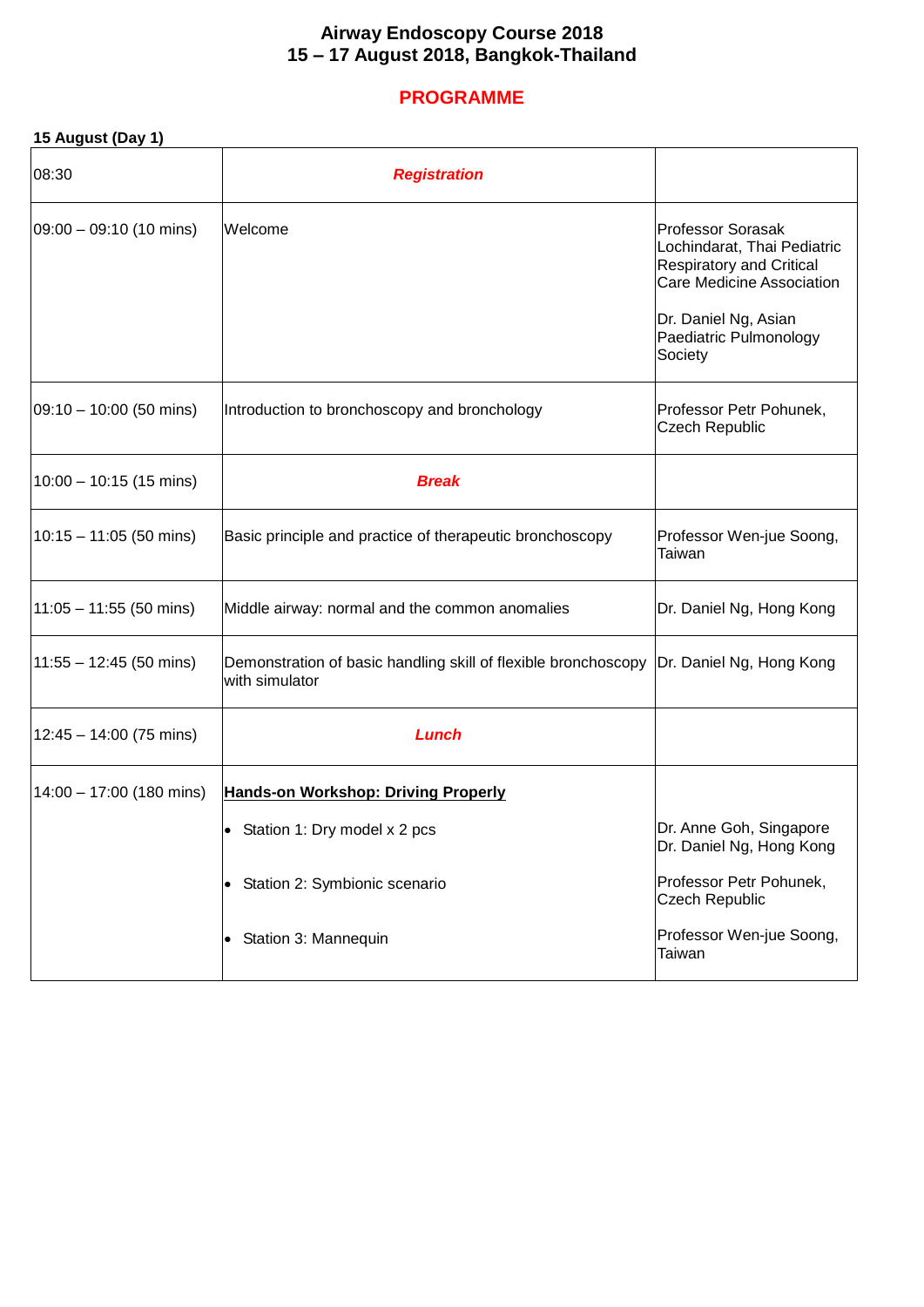### **Airway Endoscopy Course 2018 15 – 17 August 2018, Bangkok-Thailand**

# **PROGRAMME**

## **16 August (Day 2)**

| 08:30                     | <b>Registration</b>                                                                |                                                  |
|---------------------------|------------------------------------------------------------------------------------|--------------------------------------------------|
| 09:00 - 09:30 (30 mins)   | Soong's ventilation - my experience                                                | Professor Wen-jue Soong,<br>Taiwan               |
| 09:30 - 10:10 (40 mins)   | Therapeutic flexible bronchoscopy: illustrative case<br>presentation               | Professor Wen-jue Soong,<br>Taiwan               |
| $10:10 - 10:40$ (30 mins) | General anaesthesia for paediatric bronchoscopy: the<br>methods and the challenges | Dr. Duenpen Horatanaruang,<br><b>Thailand</b>    |
| $10:40 - 11:20$ (40 mins) | Upper airway: normal and the common anomalies                                      | Dr. Daniel Ng, Hong Kong                         |
| $11:20 - 11:35$ (15 mins) | <b>Break</b>                                                                       |                                                  |
| $11:35 - 12:05$ (30 mins) | Bronchoalveolar lavage in paediatric practices                                     | Dr. Harutai Kamalaporn,<br>Thailand              |
| $12:05 - 12:45$ (40 mins) | Bronchoscopy neonate / infant                                                      | Dr. Anne Goh, Singapore                          |
| $12:45 - 14:00$ (75 mins) | Lunch                                                                              |                                                  |
| 14:00 - 17:00 (180 mins)  | Hands-on Workshop: More Driving & Recognizing the<br>Route                         |                                                  |
|                           | • Station 1: Dry model x 2 pcs                                                     | Dr. Anne Goh, Singapore                          |
|                           | • Station 2: Symbionic scenario                                                    | Professor Petr Pohunek,<br><b>Czech Republic</b> |
|                           | • Station 3: Porcine model (APC + Erbe cryotherapy)                                | Professor Wen-jue Soong,<br>Taiwan               |
|                           | Station 4: Porcine model (Foreign body retrival + basket)                          | Dr. Daniel Ng, Hong Kong                         |